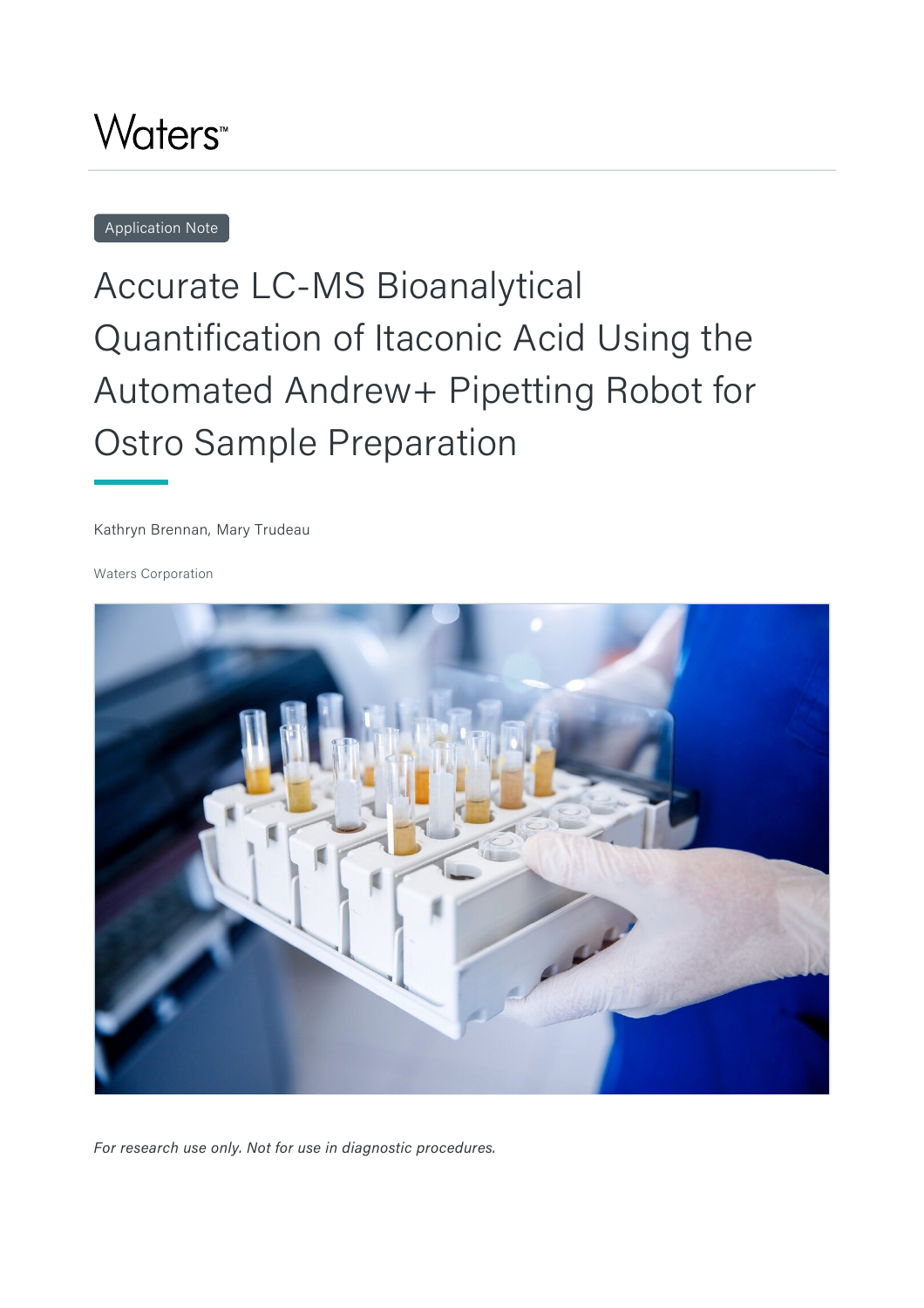This is an Application Brief and does not contain a detailed Experimental section.

#### Abstract

The following work demonstrates the capabilities of the Andrew+ Pipetting Robot, an automated liquid handling device, for sample preparation and extraction. The Andrew+ was used to autonomously prepare and extract itaconic acid from human plasma using the Ostro Protein Precipitation and Phospholipid Removal 96-well Plate, with subsequent LC-MS/MS analysis and quantification using the ACQUITY PREMIER System and Xevo TQ-S micro Mass Spectrometer.

#### **Benefits**

- Reduces user-to-user error with transferrable methods
- $\cdot$  Uses "Dominoes" that fit specific consumables which can be easily moved around the deck
- Basy-to-use OneLab Software for creating, transferring, and recording methods
- Automated liquid handling increases efficiency, allowing the user to perform other tasks
- $\cdot$  Mitigates risk of manual error with liquid handling capabilities
- $\,\cdot\,$  OneLab software incorporates "user actions" with image and video guidance, which allows users to have control between certain steps in a method, as well as tips for specific applications

### Introduction

Sample preparation is a crucial step in an overall LC-MS bioanalysis workflow that is used to extract, purify, and concentrate samples from biomatrices prior to analysis. Common sample preparation techniques include sample dilution, protein precipitation (PPT), liquid-liquid extraction (LLE), and solid-phase extraction (SPE). A sample purification and cleanup step is often required in order to achieve optimal sensitivity, selectivity, and accurate quantification during LC-MS analysis. One of the simplest forms of sample cleanup is PPT. It involves taking a biological sample, diluting it with a protein disrupting solution (usually comprised of organic solvent), and extracting the analyte of interest from the matrix into the solution. This workflow may seem simple; however, it is common for errors to occur during this step due to the need for manual intervention.<sup>1</sup> One such error that can occur is when the user is handling a pipette to transfer or dilute samples. The user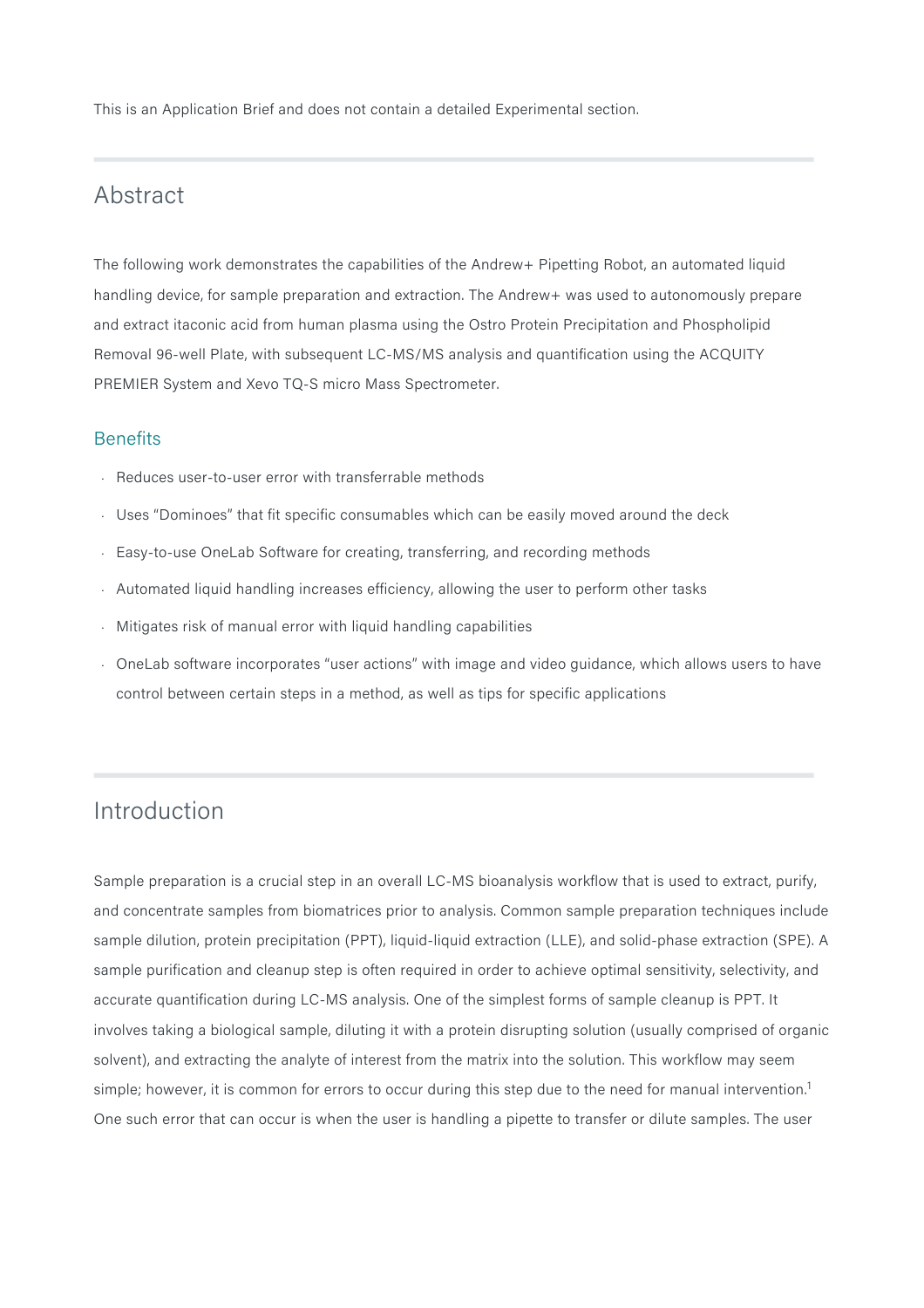can inadvertently pipette the wrong volume, dilute the wrong sample, or cause contamination by splashing during sample aspiration. Moreover, the need to reduce manual error is critical for the improvement of sample preparation workflows.

The Andrew+ Pipetting Robot, an automated liquid handling device, can effectively carry out pipetting and extraction steps for sample preparation workflows. Andrew+ runs on the cloud native, OneLab Software to create methods for liquid handling and extraction of biological samples as well as initiate flow through a vacuum apparatus, all on one deck. The easy-to-assemble dominoes can be placed in their appropriate spaces and connect via a magnet to ensure that nothing can be moved out of place during any steps in the method. The following work demonstrates how the Andrew+ autonomously prepared a standard curve and QCs and carried out a simple pass-thru extraction method of itaconic acid from human plasma using the Waters Ostro PPT and Phospholipid Removal Plate, for subsequent LC-MS analysis and quantification.

#### Results and Discussion

The Andrew+ prepared a calibration curve for itaconic acid in human plasma ranging from 0.5–100 ng/mL (N  $= 2$ ), and quality control samples at 0.75, 7.5, and 75 ng/mL (N = 4), respectively. More information on standard curve preparation extraction using the Ostro plate and LC-MS analysis can be found in Waters application note [720006683 <https://www.waters.com/nextgen/us/en/library/application](https://www.waters.com/nextgen/us/en/library/application-notes/2019/Bioanalytical-LC-MS-Quantification-of-Itaconic-Acid-A-Potential-Metabolic-Biomarker-of-Inflammation.html)[notes/2019/Bioanalytical-LC-MS-Quantification-of-Itaconic-Acid-A-Potential-Metabolic-Biomarker-of-](https://www.waters.com/nextgen/us/en/library/application-notes/2019/Bioanalytical-LC-MS-Quantification-of-Itaconic-Acid-A-Potential-Metabolic-Biomarker-of-Inflammation.html)[Inflammation.html> .](https://www.waters.com/nextgen/us/en/library/application-notes/2019/Bioanalytical-LC-MS-Quantification-of-Itaconic-Acid-A-Potential-Metabolic-Biomarker-of-Inflammation.html) <sup>2</sup>A recovery experiment was conducted for the low and high QC concentrations by the Andrew+ and by hand to compare the accuracy and precision of the fully automated workflow to a manual workflow. The Andrew+ loaded plasma samples and protein disruption solvent onto the Ostro PPT Plate and aspirated to mix. The vacuum was then applied by the Andrew+, with a constant pressure of -5 psi for five minutes. A user action notification was implemented on the software and it instructed that the precipitated samples be manually removed and transferred to a nitrogen evaporator, blown down to dryness, and placed back on the Andrew+ for reconstitution. The full Andrew+ deck layout can be seen in Figure 1. For analysis, the ACQUITY PREMIER System and Column was used to mitigate analyte metal chelation and ensure recovery of itaconic acid from the column and system. Percent recoveries for low and high QCs were better than manual recoveries at 100% and 99%, respectively. The comparison of recoveries for the automated workflow performed by the Andrew+ versus the manual workflow can be seen in Figure 2. Intra-day accuracy and precision of quality control samples with an  $N = 4$  per concentration can be seen in Table 1. Accuracies were between 104.9–112.8% with RSDs between 1.3–3.6%. Excellent quantitative performance was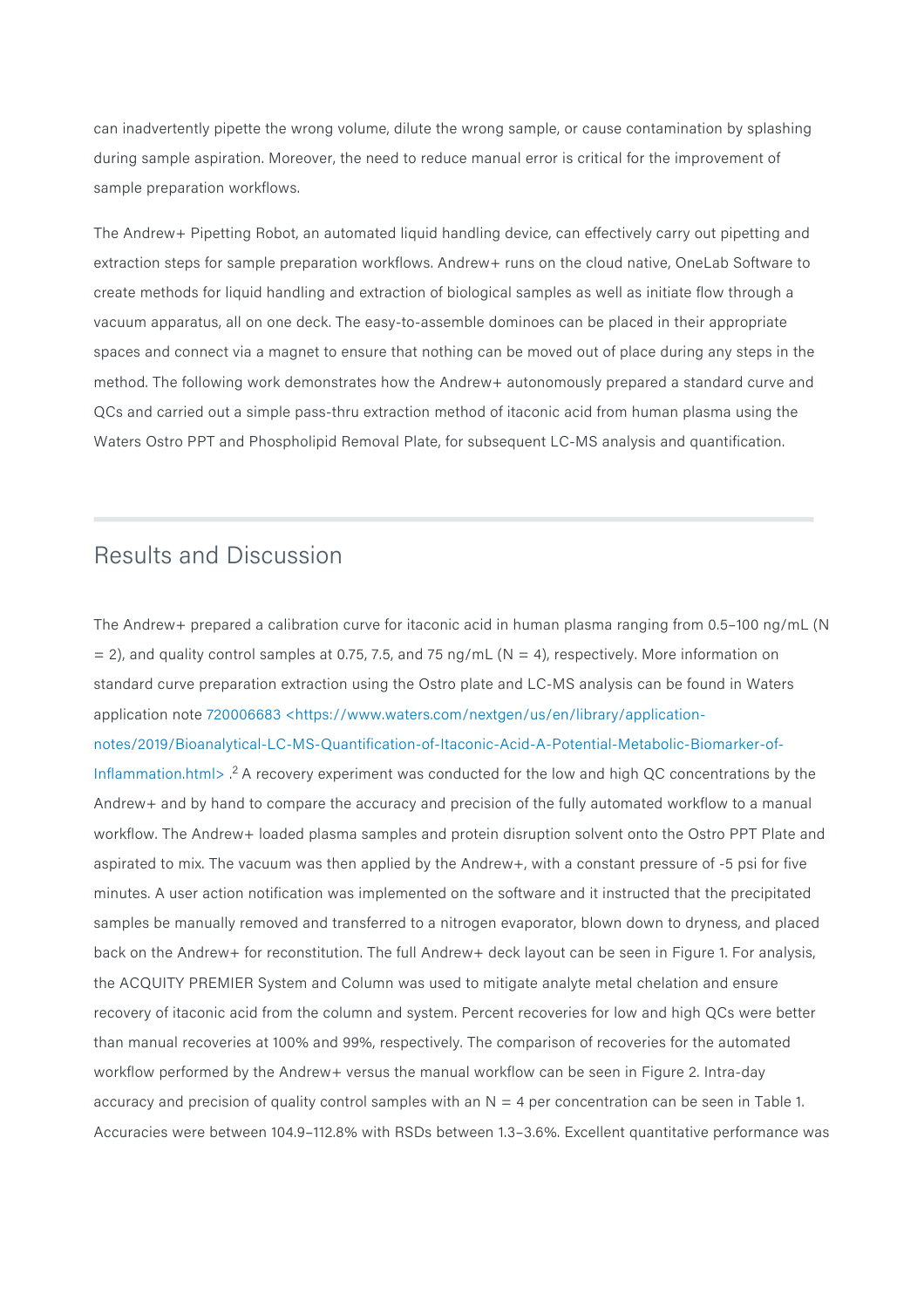achieved with an R<sup>2</sup> = 0.997 over a 200-fold concentration range, seen in Figure 3.



*Figure 1. Andrew+ Pipetting Robot deck layout for sample preparation and extraction of itaconic acid using Ostro PPT and Phospholipid Removal 96-well Plates.*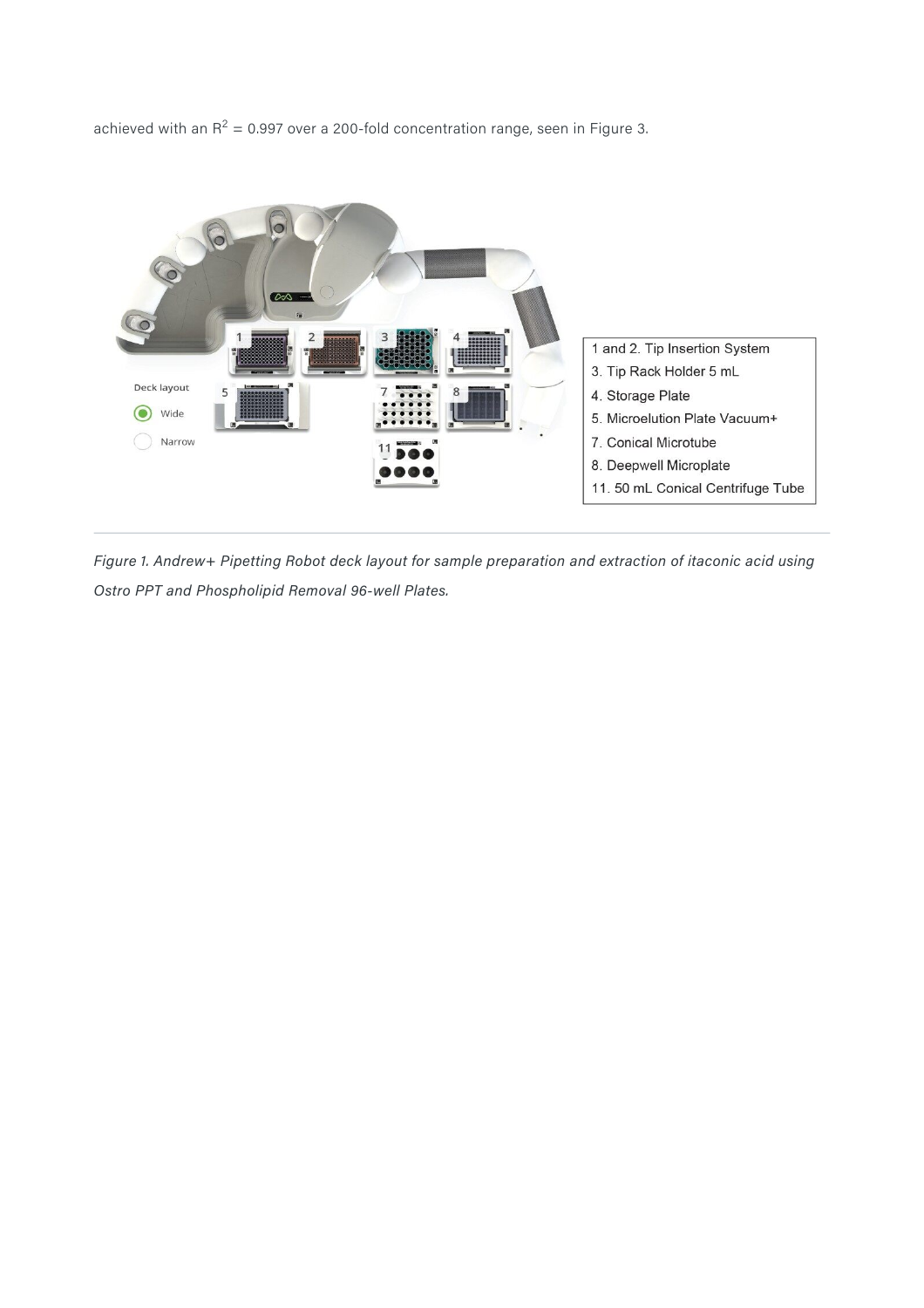

Comparison of recoveries Andrew+ vs. manual liquid handling

*Figure 2. Recovery of itaconic acid from human plasma comparing Andrew+ vs. manual sample preparation and extraction with Ostro PPT and Phospholipid Removal 96-well Plates.* 

| Intra-day accuracy and precision of QC samples<br>$(N = 4)$ |                                 |            |      |
|-------------------------------------------------------------|---------------------------------|------------|------|
|                                                             | <b>Concentration</b><br>(ng/mL) | % Accuracy | %RSD |
| LQC                                                         | 0.75                            | 104.9      | 3.6  |
| <b>MQC</b>                                                  | 7.5                             | 112.8      | 2.8  |
| <b>HQC</b>                                                  | 75                              | 106.9      | 1.3  |

*Table 1. Intra-day accuracy and precision of QC samples (N = 4) of itaconic acid in human plasma using Andrew+ sample preparation and extraction with Ostro PPT and Phospholipid Plates and LC-MS analysis.*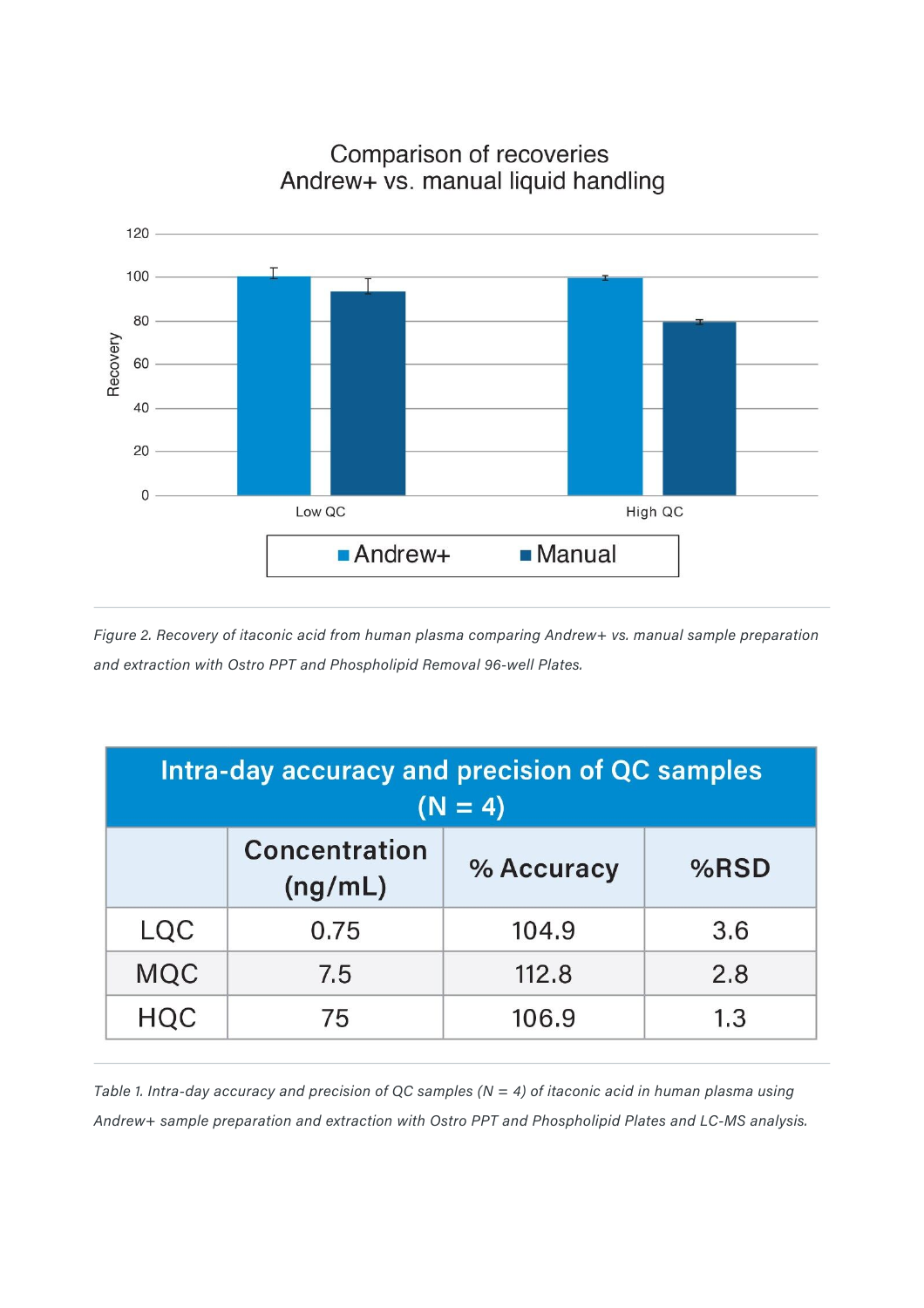

*Figure 3. LC-MS quantitative performance of itaconic acid extracted from plasma with Ostro PPT and Phospholipid Removal Plates using the Andrew+ Pipetting Robot.* 

### Conclusion

This work demonstrates successful automated sample preparation and PPT extraction using the Andrew+ Pipetting Robot with the Waters Ostro 96-well Plate. When compared to a manual workflow, the Andrew+ had better recoveries and improved RSDs, with great intra-day QC accuracy and precision, meeting recommended performance criteria for bioanalytical quantitation assays.<sup>3</sup> The Andrew+ method demonstrated the ability to autonomously pipette and extract a full standard curve, and give excellent quantitative performance. Overall, the Andrew+ Pipetting Robot, and broadly applicable bioanalytical workflow, offers an easy-to-use automated liquid handling and extraction solution for Ostro PPT and phospholipid removal.

### References